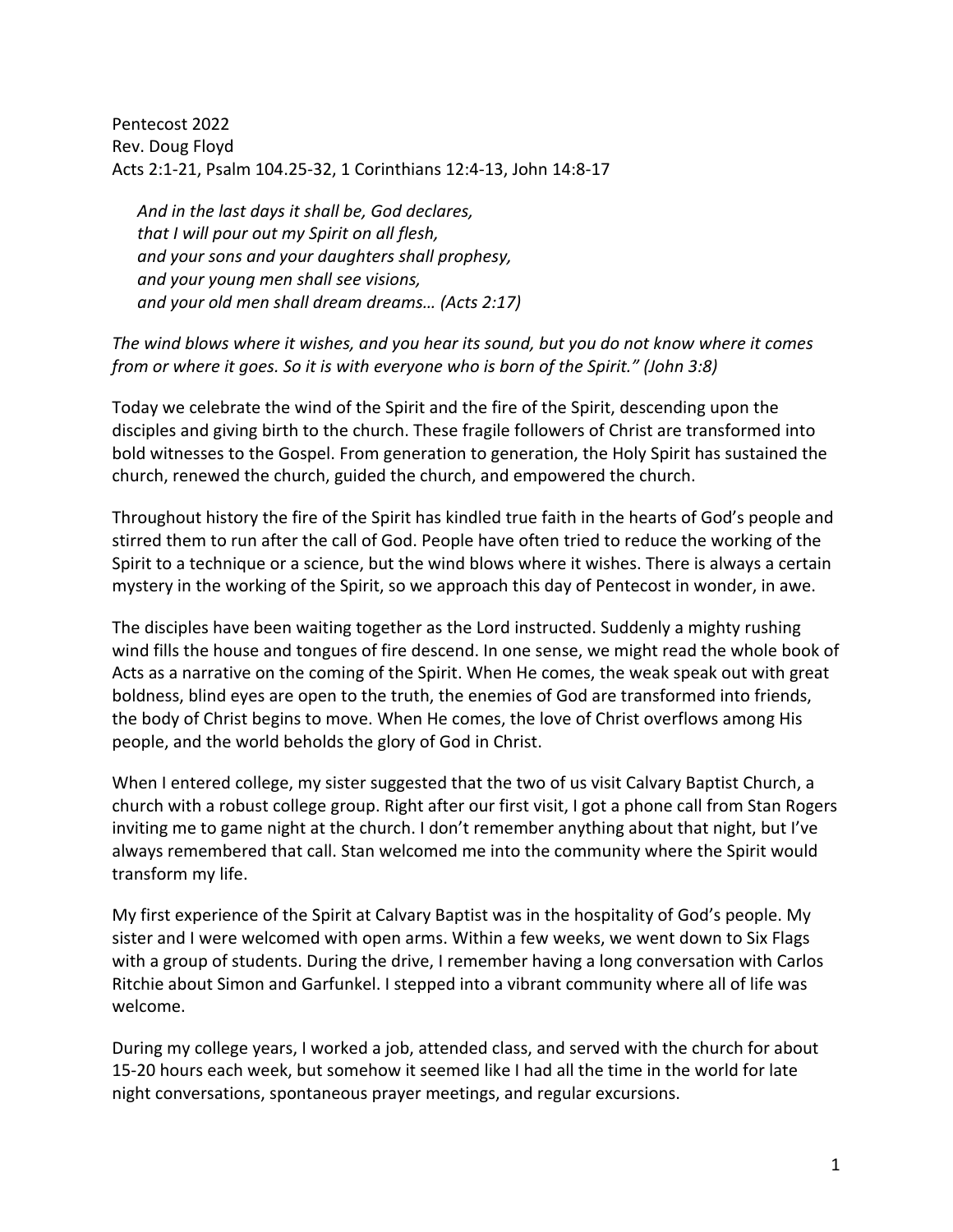My personal experience of the Holy Spirit goes hand in hand with the experience of a community of believers. All these people played a vital role in my faith.

I had cultivated a habit of daily Scripture reading in High School, but something changed in college. When I read the Bible, it was as though I was being addressed by God. The Word of God burned within me, and I carried a Bible everywhere I went, so I could read and reflect. When I went to class, I would read until the professor started teaching. As the writer of the Hebrews reminds us, the Word of God is living and active and that is exactly what I was experiencing.

Some of the students were always getting together often down at my folk's house. We played games, ate together, laughed together, and prayed together. I remember one night we met at midnight, in the dark with candles and had what we called a "Paul and Silas" party. We shared stories of God's goodness, sang songs and prayed.

At another point, I hosted a talent show at the Baptist Student Union. We put a big chair in the center of the audience and made it look like a throne. I called the show, "An Evening with the King." Each person performed as though the Lord was sitting in our midst because He was in our midst. We had comedy skits, magic, and singing. I asked one girl to sing Keith Green's "Rushing Wind" song. I think she was the final act. She took off her shoes and said that we were standing on holy ground. She sang,

Rushing wind blow through this temple, Blowing out the dust within, Come and breathe your breath upon me, I've been born again. Holy spirit, I surrender, take me where you want to go, Plant me by your living water, Plant me deep so I can grow.

A holy awe came upon the room, and we sat in tearful silence before the Holy One of Israel.

Life was saturated in prayer, Scripture, and fellowship. I met regularly with Roy Ameish from Jordan. We were praying for an outpouring of the Holy Spirit. We were also reading books about great moves of God and great leaders of God who experienced the Holy Spirit. These stories stirred us and provoked us to pray even more.

One day I was praying with Brent Connor at my house, when I experienced the gift of tongues. I fell in the floor laughing because I thought I had lost my ability to speak in English. This unusual experience of tongues could not be isolated from all these other experiences of life in community. Instead, I would say that the outpouring the Spirit was made known in and through the vital life of His community, His church.

At the end of Acts 2, we hear a great description of life in the Spirit.